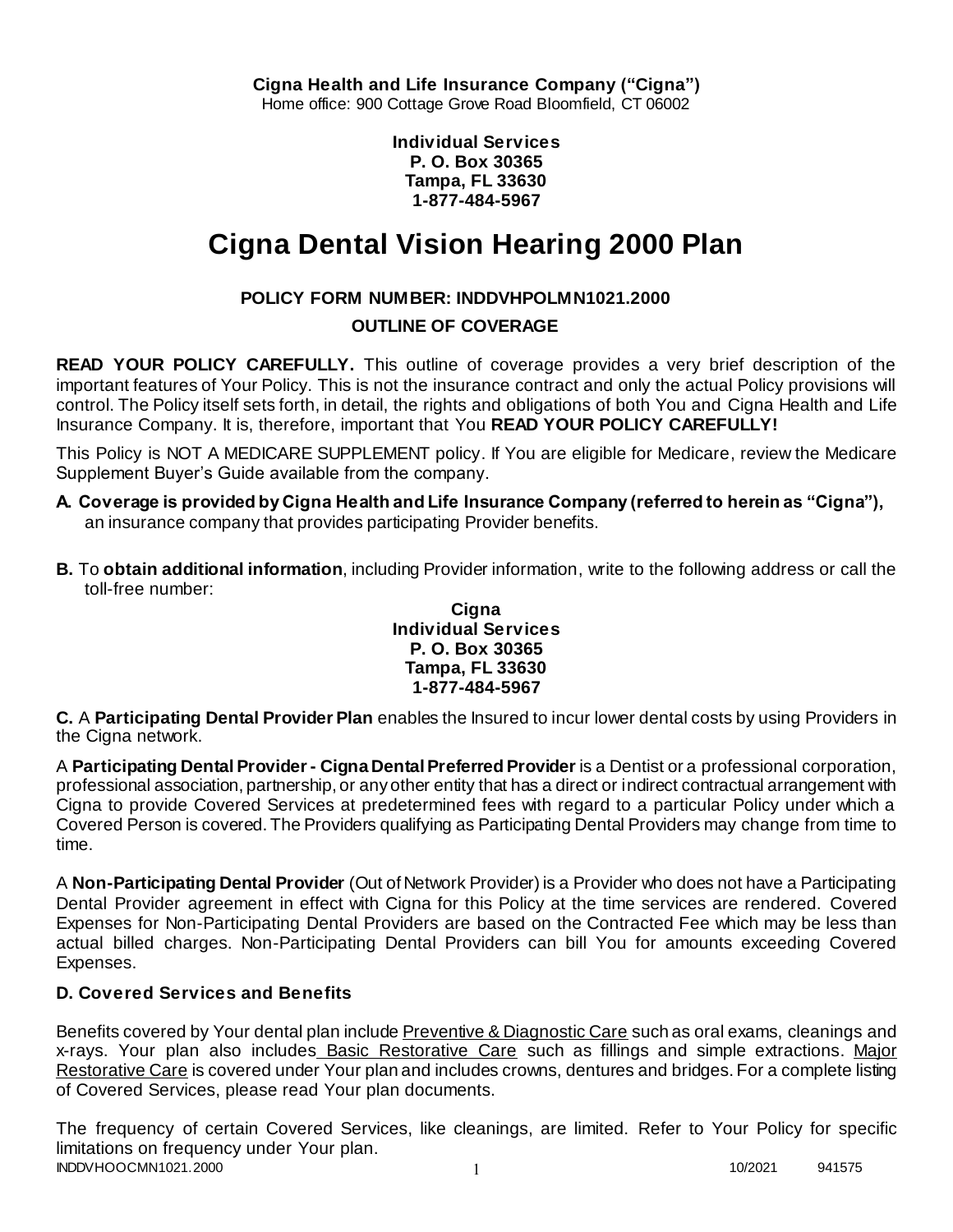### **Benefit Schedule**

The benefits outlined in the table below show the payment percentages for Covered Expenses **AFTER** any applicable Deductibles have been satisfied unless otherwise stated.

# **CIGNA DENTAL, VISION, AND HEARING INSURANCE** *The Schedule*

#### **For You and Your Dependents**

#### **The Schedule – Dental Benefits**

If You select a Participating Dental Provider, Your cost will be less than if You select a Non-Participating Dental Provider.

#### **Emergency Services**

The Benefit Percentage payable for Emergency Services charges made by a Non-Participating Dental Provider is the same Benefit Percentage as for Participating Dental Provider Charges. Dental Emergency services are required immediately to either alleviate pain or to treat the sudden onset of an acute dental condition. These are usually minor procedures performed in response to serious symptoms, which temporarily relieve significant pain, but do not effect a definitive cure, and which, if not rendered, will likely result in a more serious dental or medical complication.

#### **Dental Deductibles**

Dental Deductibles are expenses to be paid by You or Your Dependent. Dental Deductibles are in addition to any Coinsurance. Once the Dental Deductible maximum in The Schedule has been reached, You and Your family need not satisfy any further dental deductible for the rest of that year.

#### **Participating Dental Provider Payment**

Participating Dental Provider services are paid based on the Contracted Fee agreed upon by the Provider and Cigna.

#### **Non-Participating Dental Provider Payment**

Non-Participating Dental Provider services are paid based on the Contracted Fee.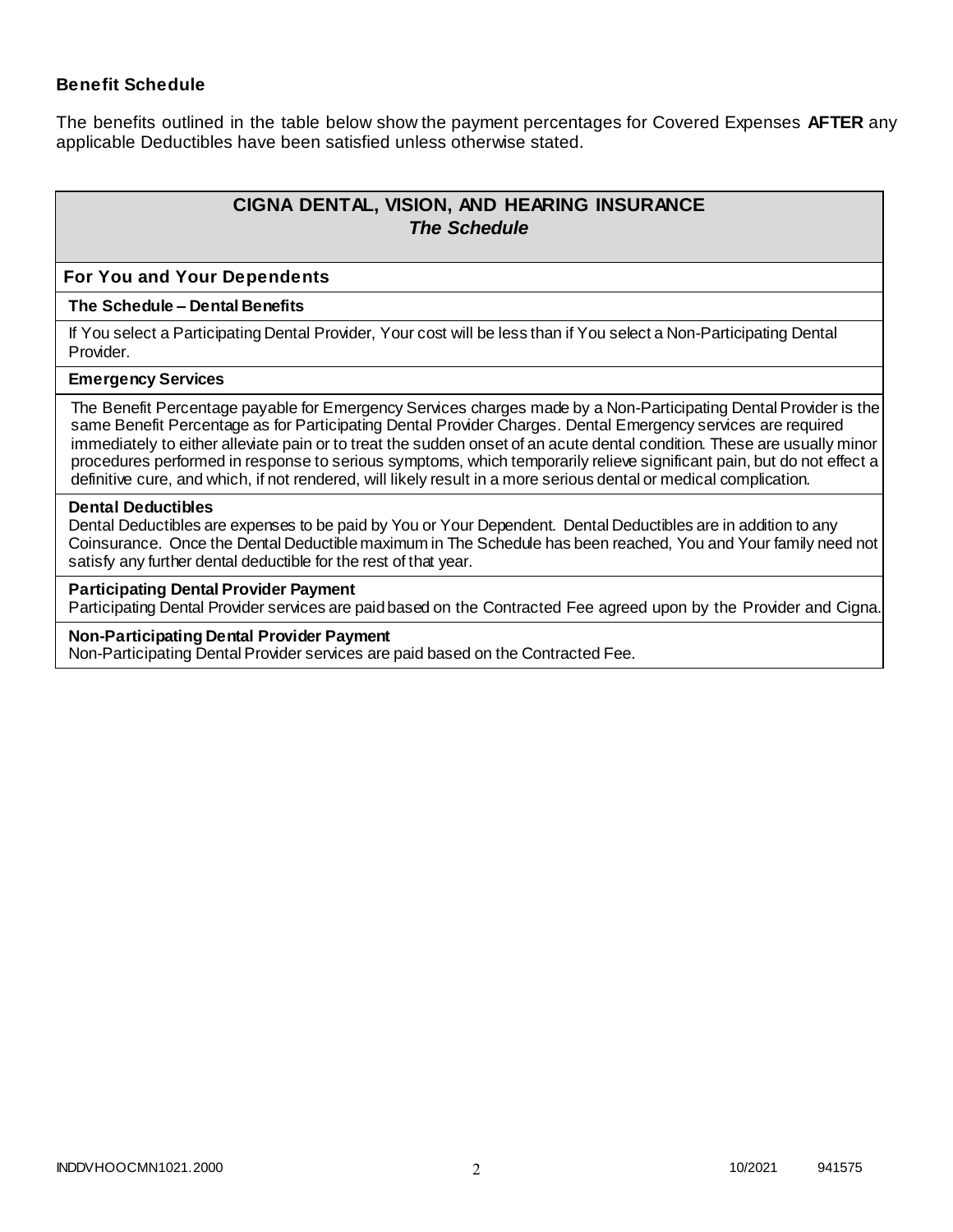| DENTAL BENEFIT HIGHLIGHTS                                                                                                                                                                                                                                          |                                                  |
|--------------------------------------------------------------------------------------------------------------------------------------------------------------------------------------------------------------------------------------------------------------------|--------------------------------------------------|
| Classes I, II, III, V<br><b>Calendar Year Maximum</b>                                                                                                                                                                                                              | $$1,500$ per person                              |
| <b>Calendar Year Dental Deductible</b>                                                                                                                                                                                                                             | \$100 per person                                 |
| Individual                                                                                                                                                                                                                                                         | Not Applicable to Class I                        |
| Class I                                                                                                                                                                                                                                                            | The Percentage of Covered Expenses the Plan Pays |
| Preventive Care<br>Oral Exams<br>Routine Cleanings<br>Routine X-rays<br>Non-Routine X-rays<br><b>Fluoride Application</b><br><b>Sealants</b><br>Space Maintainers (non-orthodontic)<br>Emergency Care to Relieve Pain                                              | 100%                                             |
| <b>Class II</b>                                                                                                                                                                                                                                                    | The Percentage of Covered Expenses the Plan Pays |
| <b>Basic Restorative</b><br>Fillings<br>Surgical Extraction of Impacted Teeth<br>Oral Surgery, Simple Extractions<br>Relines, Rebases, and Adjustments<br>Repairs - Bridges, Crowns, and Inlays<br>Repairs - Dentures                                              | 70% after dental deductible                      |
| <b>Class III</b>                                                                                                                                                                                                                                                   | The Percentage of Covered Expenses the Plan Pays |
| Major Restorative<br>Crowns / Inlays / Onlays<br>Root Canal Therapy / Endodontics<br><b>Minor Periodontics</b><br><b>Major Periodontics</b><br>Oral Surgery, All Except Simple Extractions<br>Prosthesis Over Implant<br>Anesthetics<br>Dentures<br><b>Bridges</b> | 50% after dental deductible                      |
| <b>Class V</b>                                                                                                                                                                                                                                                     | The Percentage of Covered Expenses the Plan Pays |
| <b>TMJ</b>                                                                                                                                                                                                                                                         | 50% after dental deductible                      |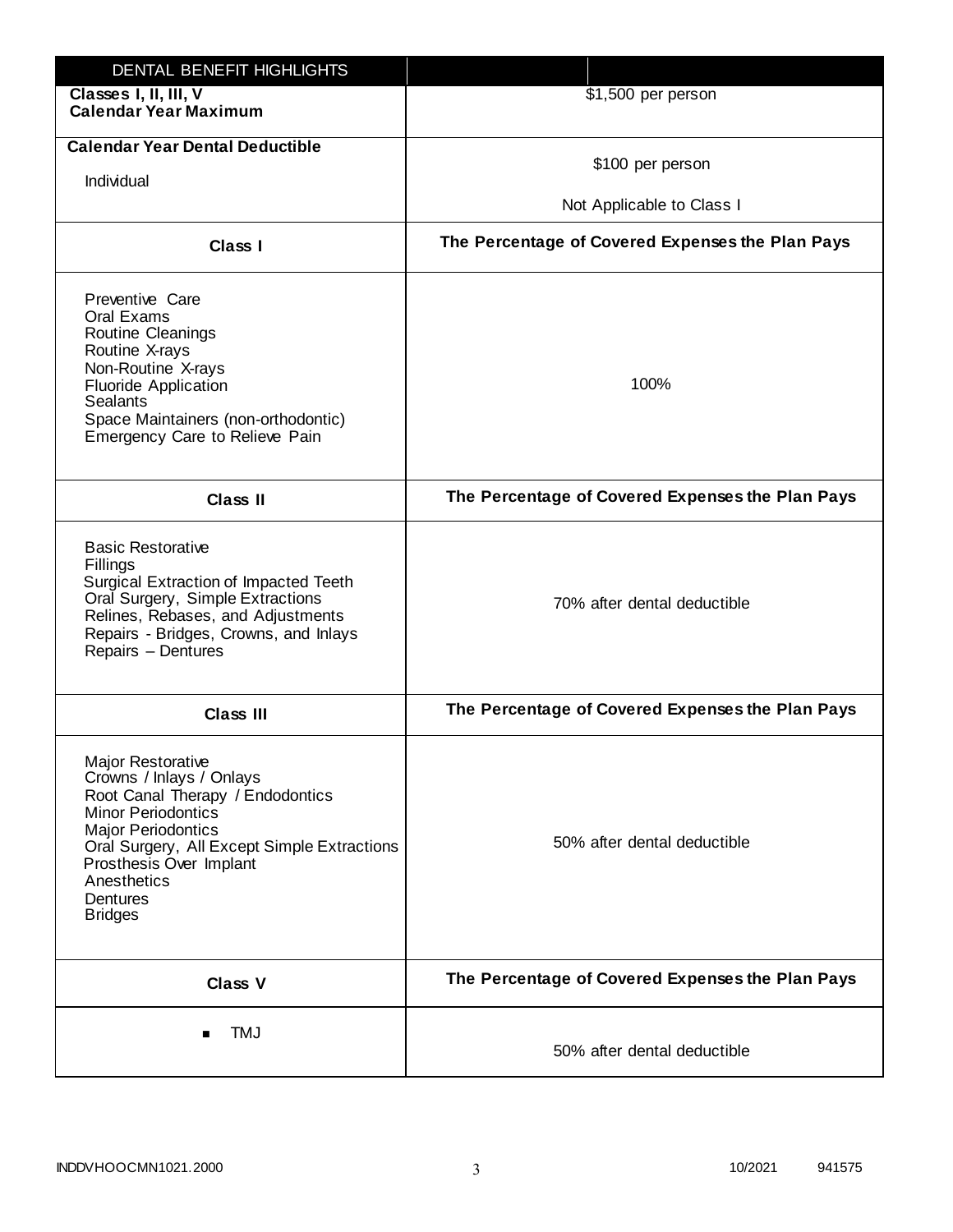| The Schedule - Vision Benefits                                                                  |                                                                                         |
|-------------------------------------------------------------------------------------------------|-----------------------------------------------------------------------------------------|
| VISION BENEFIT HIGHLIGHTS                                                                       |                                                                                         |
| Eye Examinations, including refraction                                                          | The plan pays 50% of expenses, not to exceed a \$75 calendar<br>year maximum per person |
| Materials (corrective eyeglasses or contact<br>lenses, including fittings and follow-up visits) | \$200 calendar year maximum per person                                                  |

| The Schedule - Hearing Benefits                             |                                        |
|-------------------------------------------------------------|----------------------------------------|
| <b>HEARING BENEFIT HIGHLIGHTS</b>                           |                                        |
| <b>Hearing Examinations</b>                                 | \$50 calendar year maximum per person  |
| Materials (Hearing Aids, including fittings<br>and repairs) | \$500 calendar year maximum per person |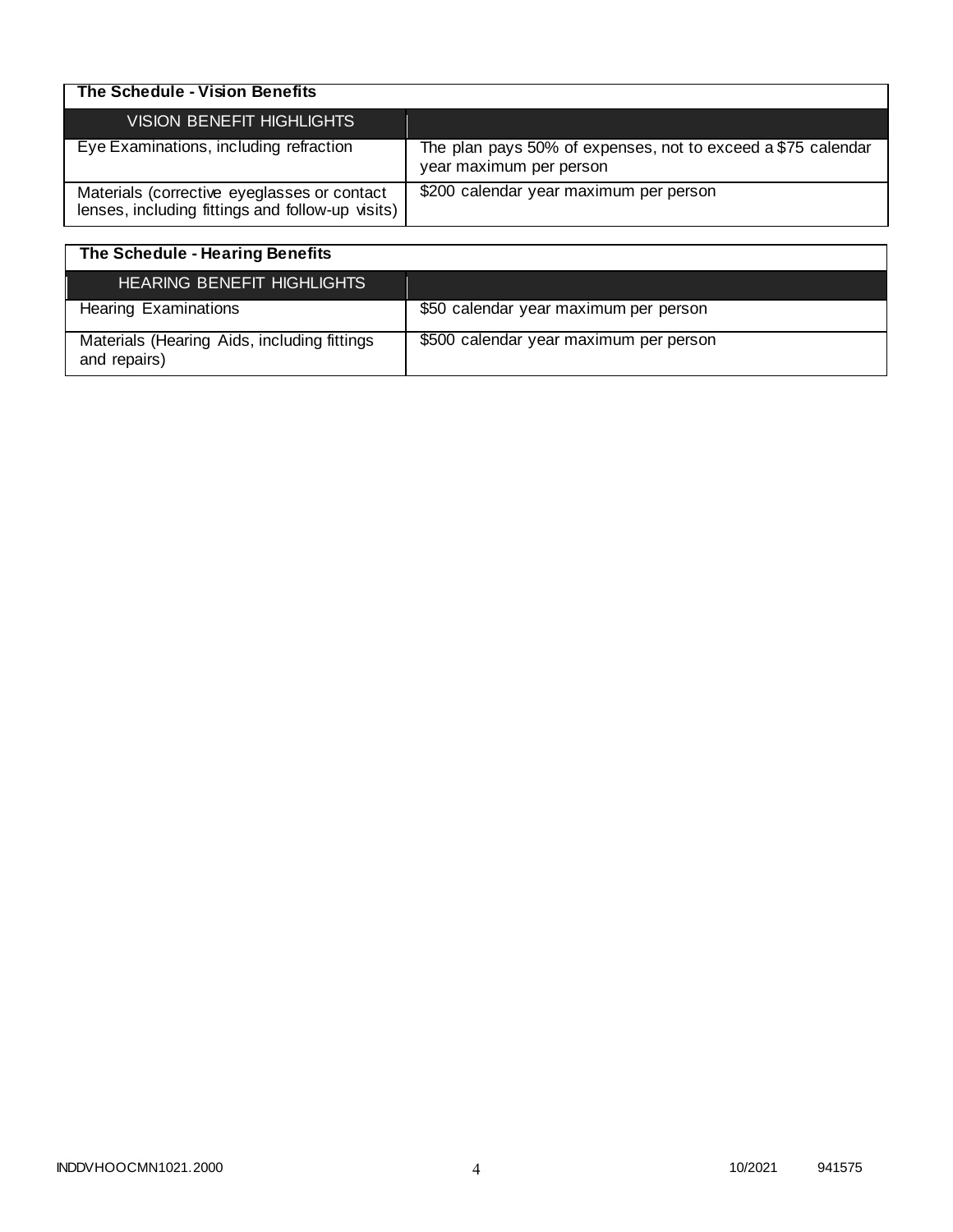# **Waiting Periods**

A Covered Person may access their dental, vision, and hearing benefit insurance once he or she has satisfied the following waiting periods:

- There is no waiting period for Class I, II, V dental benefits or for vision and hearing benefits.
- After 12 consecutive months of coverage dental benefits will increase to include the list of Class III procedures.

### **Missing Teeth Limitation**

There is no payment for replacement of teeth that are missing when a person first becomes insured. This payment limitation no longer applies after 24 months of continuous coverage.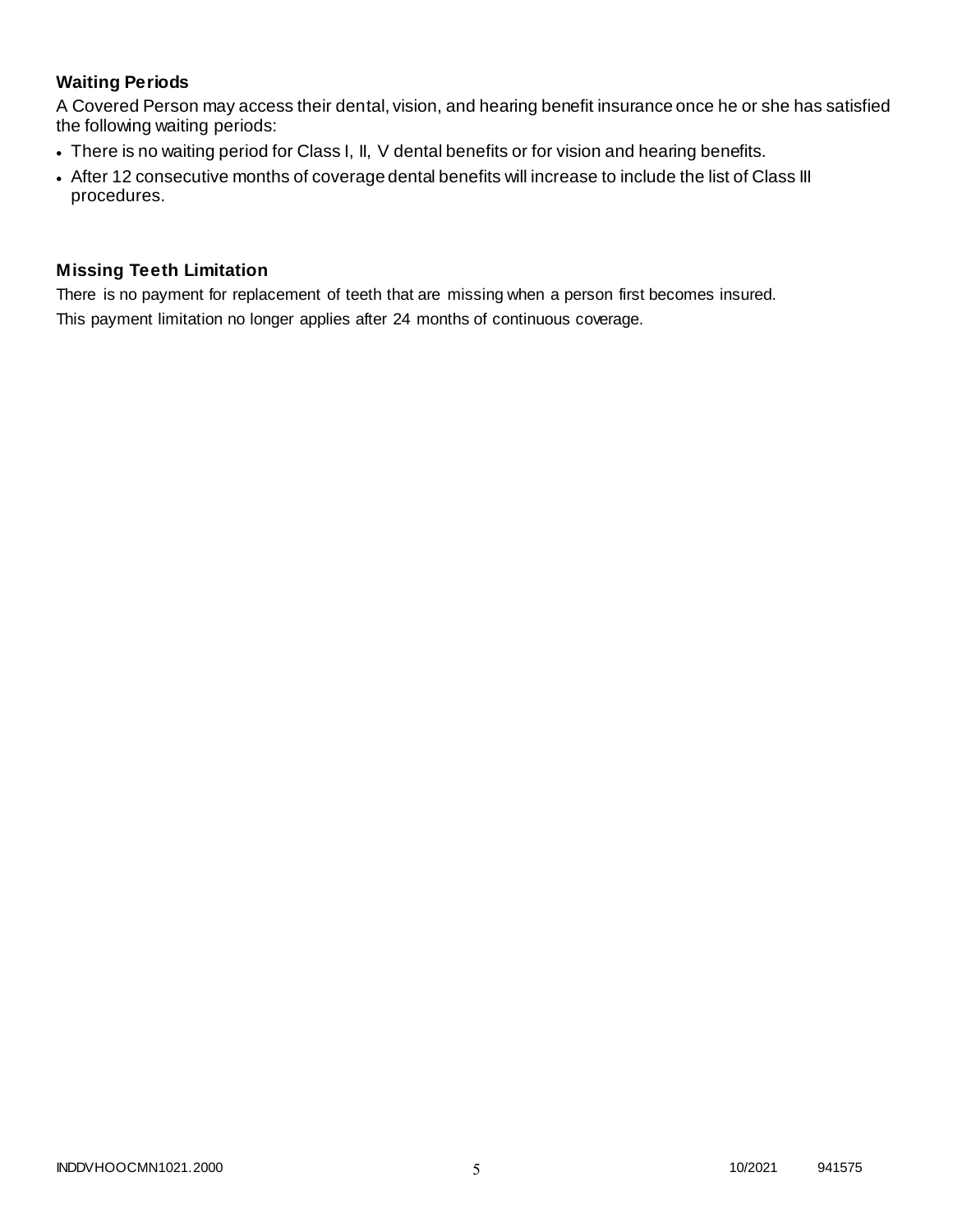# **E. Insured's Financial Responsibility**

The Insured is responsible for paying the monthly or quarterly premium on a timely basis. The Insured is also responsible to pay Providers for charges that are applied to the Deductibles, Coinsurance, and any amounts charged by Non-Participating Dental Providers in excess of the Contracted Fee. In addition, any charges for Medically Necessary and/or Dentally Necessary items that are excluded under the Policy are the responsibility of the Insured.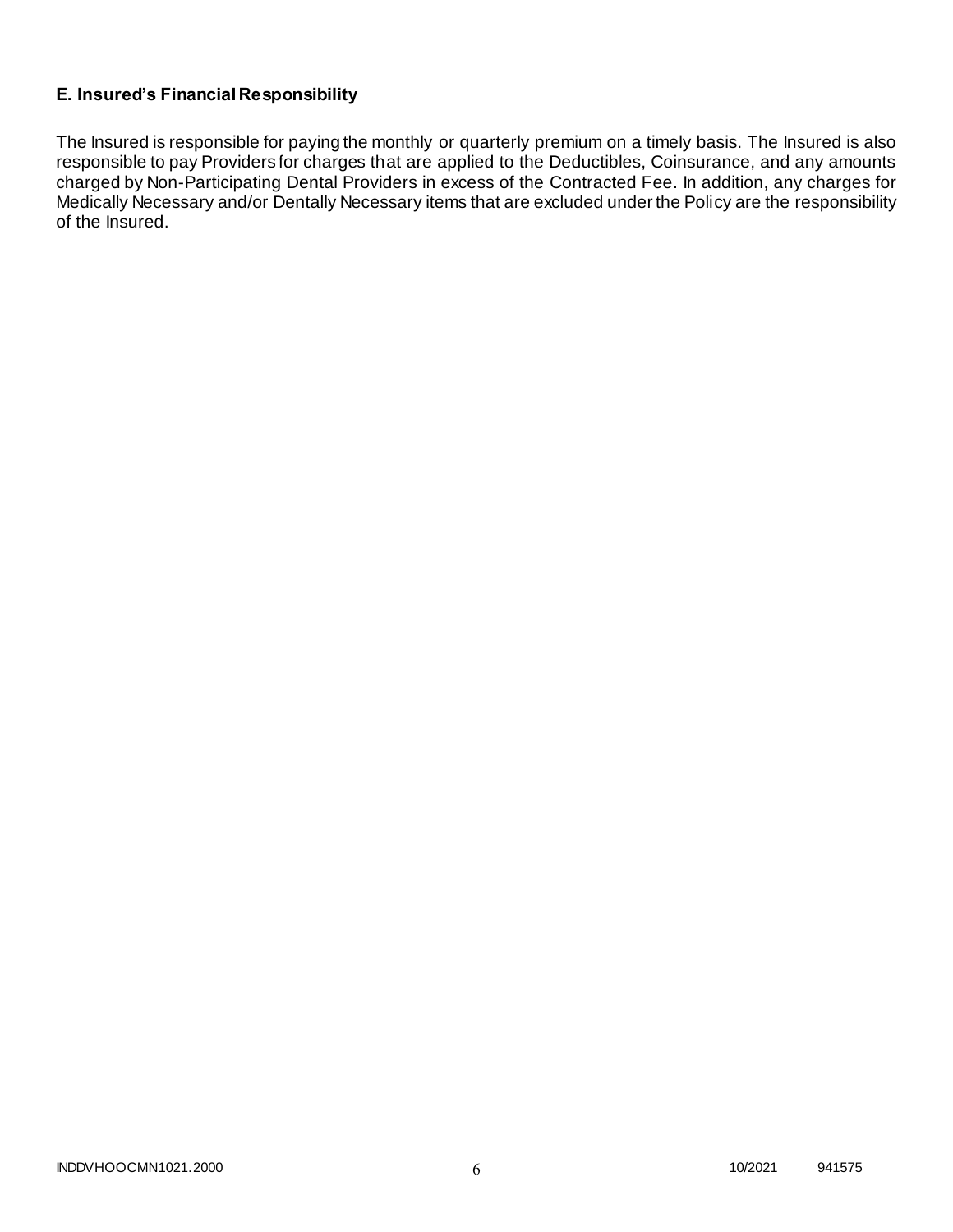# **F. Exclusions and Limitations: What Is Not Covered By This Policy**

# **Expenses Not Covered**

Covered Expenses will not include, and no payment will be made for:

- procedures which are not included in the list of Covered Dental Services, Covered Vision Services, or Covered Hearing Services;
- cone beam imaging;
- instruction for plaque control, oral hygiene and diet;
- core build-ups;
- veneers;
- precious or semi-precious metals for crowns, bridges and abutments;
- restoration of teeth which have been damaged by erosion, attrition or abrasion;
- bite registrations; precision or semi-precision attachments; or splinting;
- implants or implant related services;
- orthodontic treatment, except for the treatment of cleft lip and cleft palate;
- general anesthesia or intravenous sedation, when used for the purposes of anxiety control or patient management is not covered; may be considered only when medically or dentally necessary and when in conjunction with covered complex oral surgery;
- athletic mouth guards;
- services performed solely for cosmetic reasons;
- personalization or decoration of any dental device or dental work;
- replacement of an appliance per benefit guidelines;
- services that are deemed to be medical in nature;
- services and supplies received from a hospital;
- prescription drugs;
- plano lenses:
- VDT (video display terminal)/computer eyeglass benefit;
- medical or surgical treatment of the eyes;
- any type of corrective vision surgery, including LASIK surgery, radial ketatonomy (RK), automated lamellar keratoplasty (ALK), or conductive keratoplasty (CK);
- Orthoptic or vision training and any associated supplemental testing;
- any eye examination, or any corrective eyewear, required by an employer as a condition of employment;
- safety eyewear;
- sub-normal vision aids or non-prescription lenses;
- Magnification or low vision aids not shown as covered in the Schedule of Vision Coverage;
- Assistive Listening Devices (ALDs);
- medical and/or surgical treatment of the internal or external structures of the ear, including but not limited to Cochlear implants;
- Hearing Aids not prescribed by a Licensed Hearing Care Professional;
- ear protective devices or plugs;
- Hearing Aids maintenance/service contracts, ear molds and other miscellaneous repairs;
- Hearing Aids purchased online or over the counter (OTC); or
- Disposable Hearing Aids.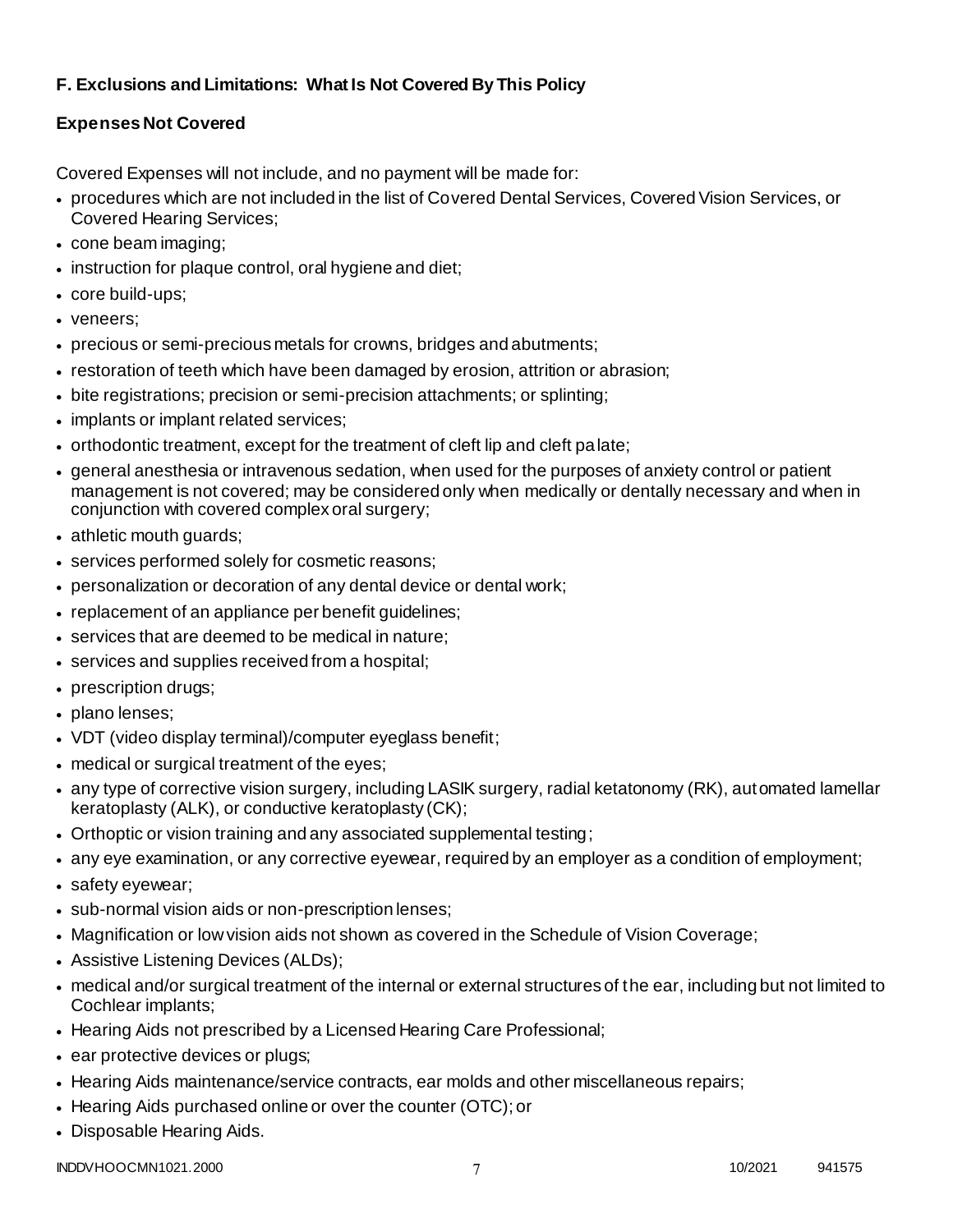### **General Limitations**

No payment will be made for expenses incurred for You or any one of Your Dependents:

- For services not specifically listed as Covered Services in this Policy.
- For services or supplies that are not Medically Necessary.
- For services received before the Effective Date of coverage.
- For services received after coverage under this Policy ends.
- For services for which You have no legal obligation to pay or for which no charge would be made if You did not have insurance coverage.
- For Professional services or supplies received or purchased directly or on Your behalf by anyone, including a Provider, from any of the following:
	- **Yourself or Your employer;**
	- a person who lives in the Covered Person's home, or that person's employer;
	- a person who is related to the Covered Person by blood, marriage or adoption, or that person's employer.
- for or in connection with an Injury arising out of, or in the course of, any employment for wage or profit;
- for or in connection with a Sickness which is covered under any workers' compensation or similar law;
- for charges made by a Hospital owned or operated by or which provides care or performs services for, the United States Government, if such charges are directly related to a condition which occurred while serving in the military or an associated auxiliary unit;
- services or supplies received due to an act of war, declared or undeclared while serving in the military or an associated auxiliary unit;
- to the extent that payment is unlawful where the person resides when the expenses are incurred;
- for charges which the person is not legally required to pay;
- for charges which would not have been made if the person had no insurance;
- to the extent that billed charges exceed the rate of reimbursement as described in the Schedule;
- for charges for unnecessary care, treatment or surgery;
- to the extent that You or any of Your Dependents is in any way paid or entitled to payment for those expenses by or through a public program, other than Medicaid;
- for or in connection with experimental procedures or treatment methods not approved by the American Dental Association or the appropriate dental specialty society;
- Procedures that are a covered expense under any other plan which provides dental, vision, or hearing benefits;
- To the extent that benefits are paid or payable for those expenses under the mandatory part of any auto insurance policy written to comply with a "no-fault" insurance law or an uninsured motorist insurance law. Cigna will take into account any adjustment option chosen under such part by You or any one of Your Dependents.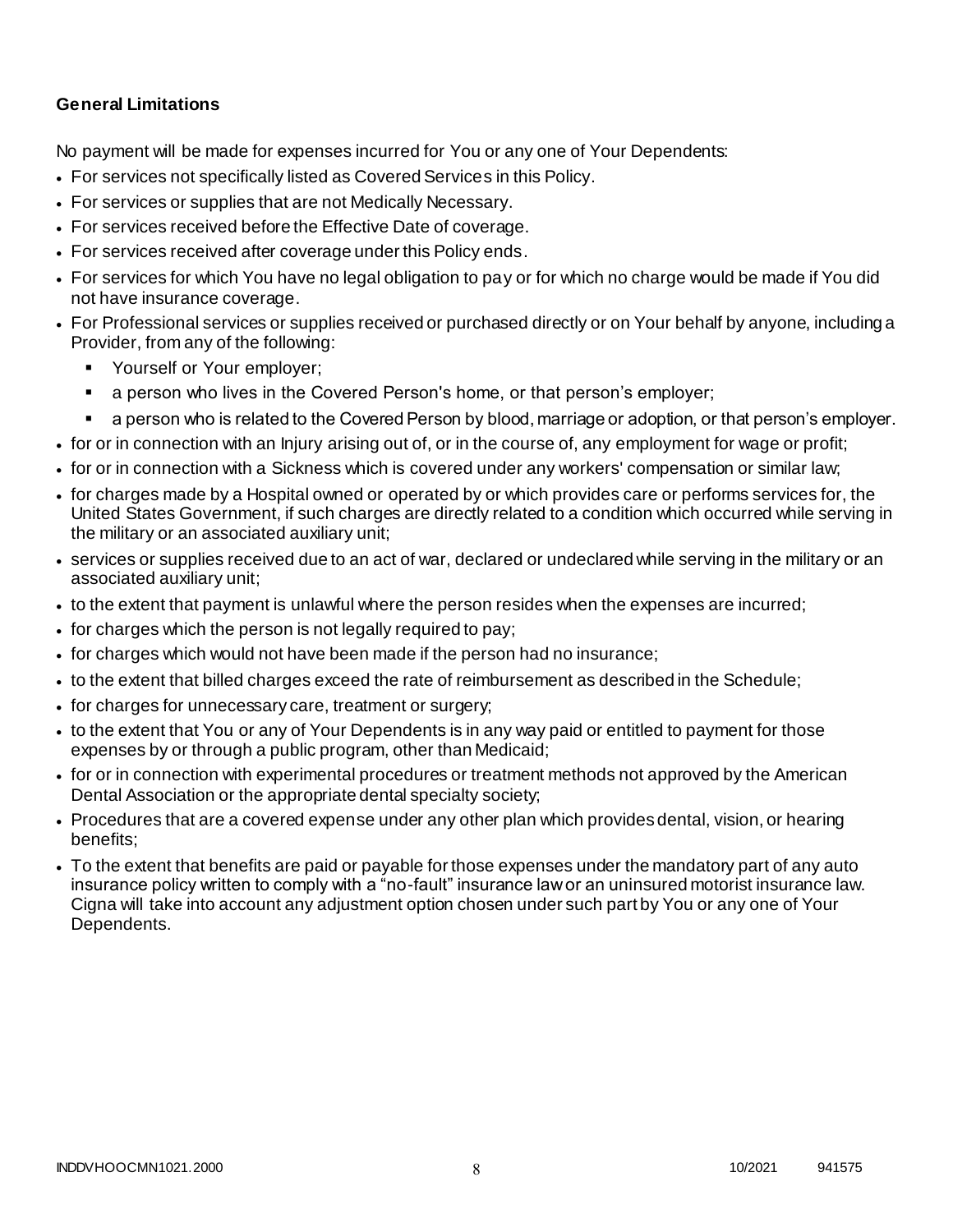### **G. Predetermination of Dental Benefits Program**

Predetermination of Benefits is a voluntary review of a Dentist's proposed treatment plan and expected charges. It is not preauthorization of service and is not required.

The treatment plan should include supporting pre-operative x-rays and other diagnostic materials as requested by Cigna's dental consultant. If there is a change in the treatment plan, a revised plan should be submitted.

Cigna will determine covered dental expenses for the proposed treatment plan. If there is no Predetermination of Benefits, Cigna will determine covered dental expenses when it receives a claim.

Review of proposed treatment is advised whenever extensive dental work is recommended when charges exceed **\$500**.

Predetermination of Benefits is not a guarantee of a set payment. Payment is based on the services that are actually delivered and the coverage in force at the time services are completed.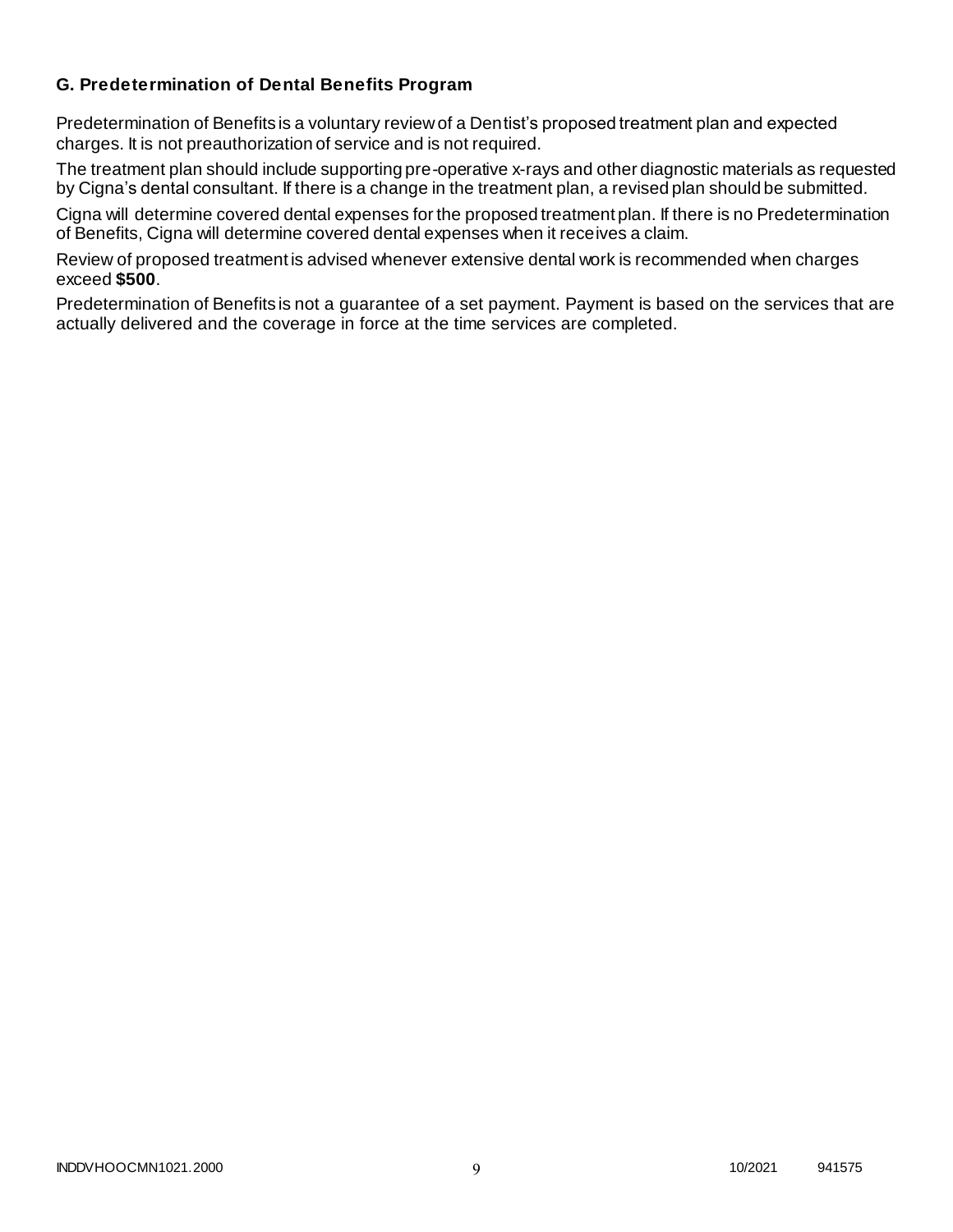### **H. General Provisions**

### **WHEN YOU HAVE A COMPLAINT OR AN APPEAL**

For the purposes of this section, any reference to "You," "Your" or "Yourself" also refers to a representative or Provider designated by You to act on Your behalf, unless otherwise noted.

We want You to be completely satisfied with the care You receive. That is why We have established a process for addressing Your concerns and solving Your problems.

#### **Start with Member Services**

We are here to listen and help. If You have a concern regarding a person, a service, the quality of care, or contractual benefits, You can call Our toll-free number and explain Your concern to one of Our Customer Service representatives. You can also express that concern in writing. Please call or write to Us at the following:

Customer Services Toll-Free Number or address on mycigna.com, explanation of benefits or claim form

We will do Our best to resolve the matter on Your initial contact. If We need more time to review or investigate Your concern, We will get back to You as soon as possible, but in any case within 30 days.

If You are not satisfied with the results of a coverage decision, You can start the appeals procedure.

#### **Appeals Procedure**

Cigna has a two step appeals procedure for coverage decisions. To initiate an appeal, You must submit a request for an appeal in writing within 365 days of receipt of a denial notice. You should state the reason why You feel Your appeal should be approved and include any information supporting Your appeal. If You are unable or choose not to write, You may ask to register Your appeal by telephone. Call or write to Us at the toll-free number or address on Your Benefit Identification card, explanation of benefits or claim form.

#### **Level One Appeal**

Your appeal will be reviewed and the decision made by someone not involved in the initial decision. Appeals involving Medical Necessity or clinical appropriateness will be considered by a health care professional.

For level one appeals, We will respond in writing with a decision within 30 calendar days after We receive an appeal for a postservice coverage determination. If more time or information is needed to make the determination, We will notify You in writing to request an extension of up to 15 calendar days and to specify any additional information needed to complete the review.

If You are not satisfied with Our level-one appeal decision, You may request a level-two appeal.

#### **Level Two Appeal**

If You are dissatisfied with Our level one appeal decision, You may request a second review. To start a level two appeal, follow the same process required for a level one appeal.

Most requests for a second review will be conducted by the Appeals Committee, which consists of at least three people. Anyone involved in the prior decision may not vote on the Committee. For appeals involving Medical Necessity or clinical appropriateness, the Committee will consult with at least one Dentist reviewer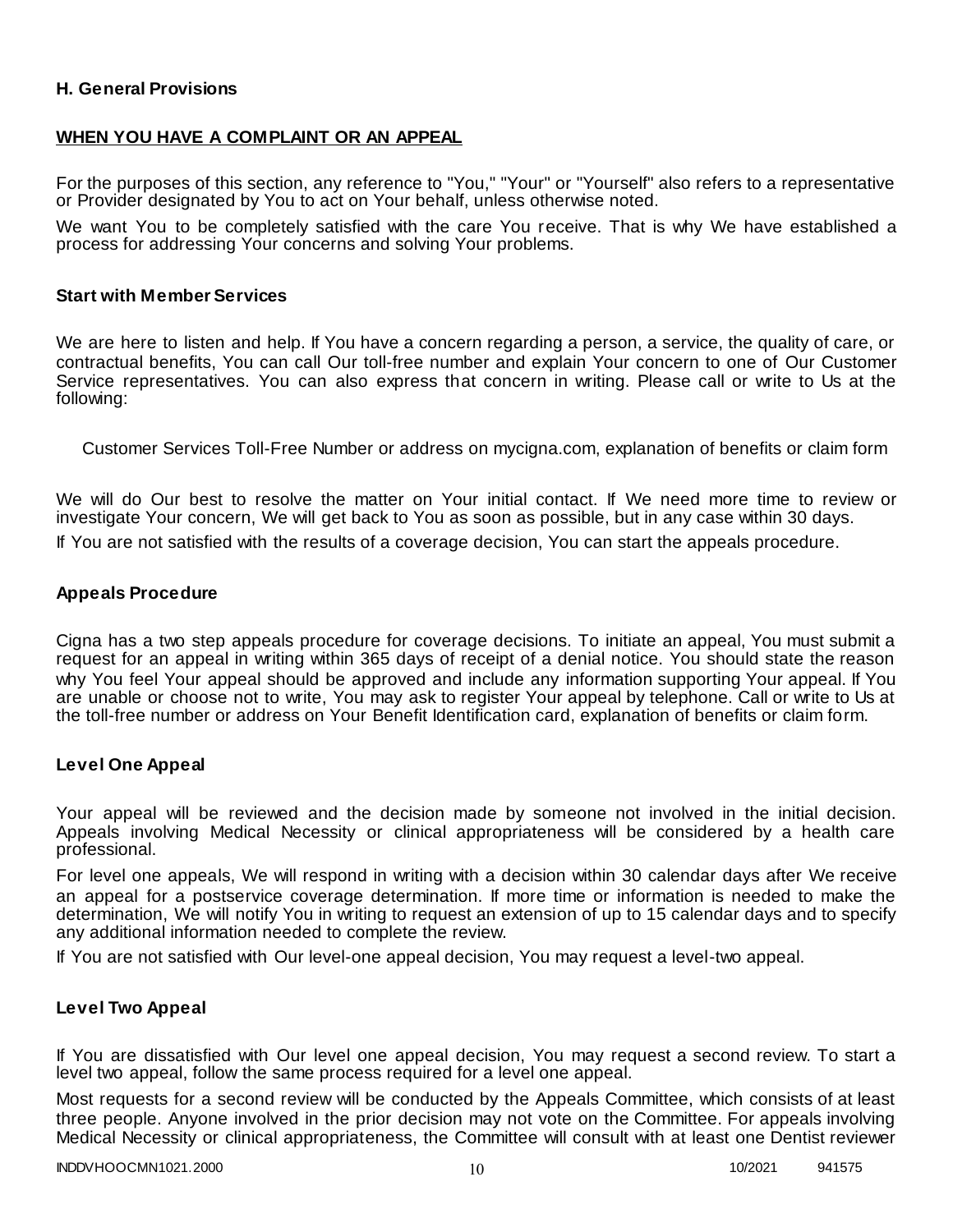in the same or similar specialty as the care under consideration, as determined by Cigna's Dentist reviewer. You may present Your situation to the Committee in person or by conference call.

For level two appeals We will acknowledge in writing that We have received Your request and schedule a Committee review. For postservice claims, the Committee review will be completed within 30 calendar days. If more time or information is needed to make the determination, We will notify You in writing to request an extension of up to 15 calendar days and to specify any additional information needed by the Committee to complete the review. You will be notified in writing of the Committee's decision within five working days after the Committee meeting, and within the Committee review time frames above if the Committee does not approve the requested coverage.

### **Notice of Benefit Determination on Appeal**

Every notice of an appeal decision will be provided in writing or electronically and, if an adverse determination, will include:

- (1) the specific reason or reasons for the denial decision;
- (2) reference to the specific Policy provisions on which the decision is based;
- (3) a statement that the claimant is entitled to receive, upon request and free of charge, reasonable access to and copies of all documents, records, and other Relevant Information as defined;
- (4) upon request and free of charge, a copy of any internal rule, guideline, protocol or other similar criterion that was relied upon in making the adverse determination regarding Your appeal, and an explanation of the scientific or clinical judgment for a determination that is based on a medical necessity, experimental treatment or other similar exclusion or limit.

#### **Relevant Information**

Relevant Information is any document, record, or other information which was relied upon in making the benefit determination; was submitted, considered, or generated in the course of making the benefit determination, without regard to whether such document, record, or other information was relied upon in making the benefit determination; demonstrates compliance with the administrative processes and safeguards required by federal law in making the benefit determination; or constitutes a statement of policy or guidance with respect to the plan concerning the denied treatment option or benefit or the claimant's diagnosis, without regard to whether such advice or statement was relied upon in making the benefit determination.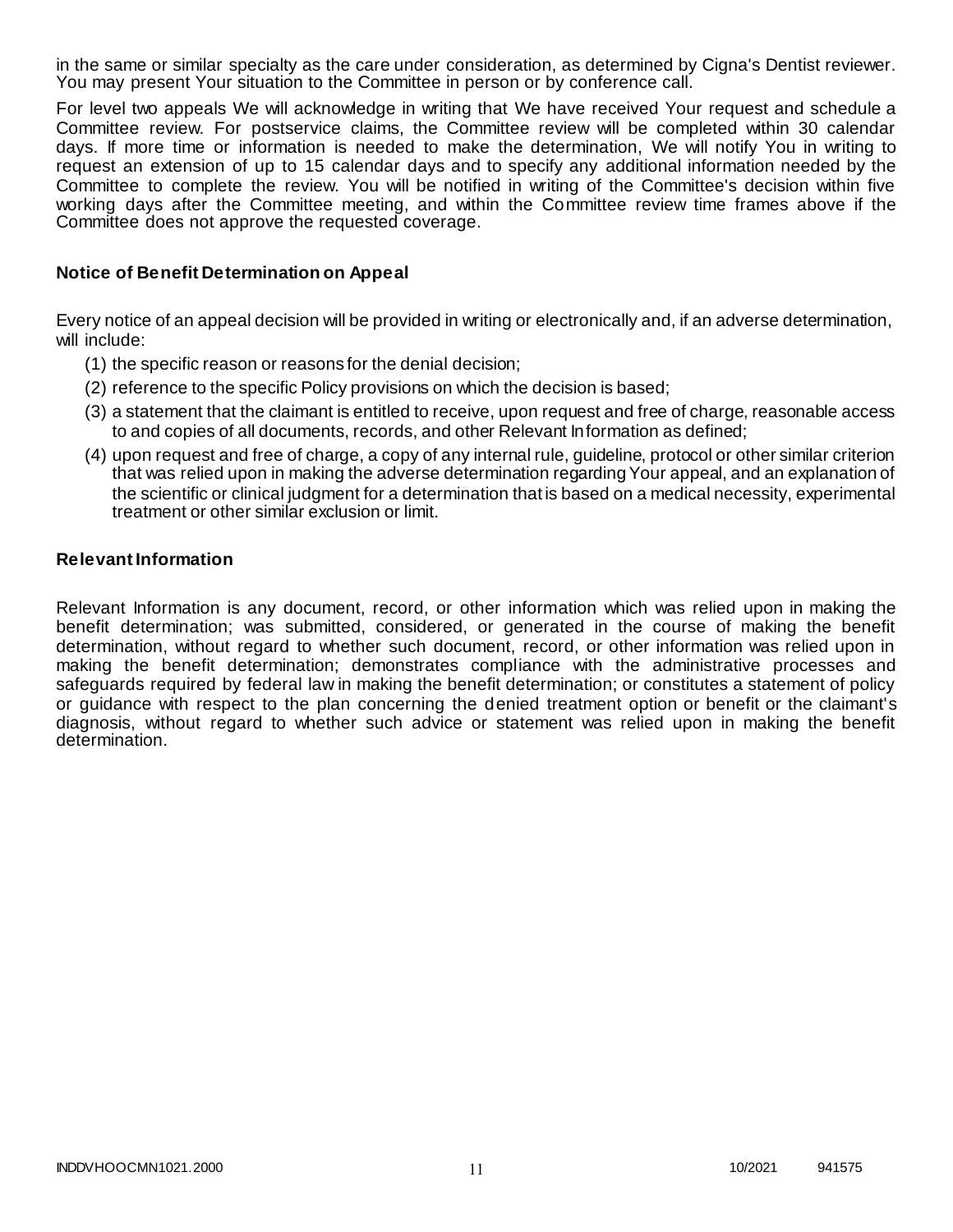# **I. Participating Dental Providers**

Cigna will provide a current list of Dentists currently participating with Cigna and their locations to each Covered Person upon request.

To verify if a Dentist is currently participating with Cigna and is accepting new Cigna Insureds, the Covered Person should visit Our website at mycigna.com.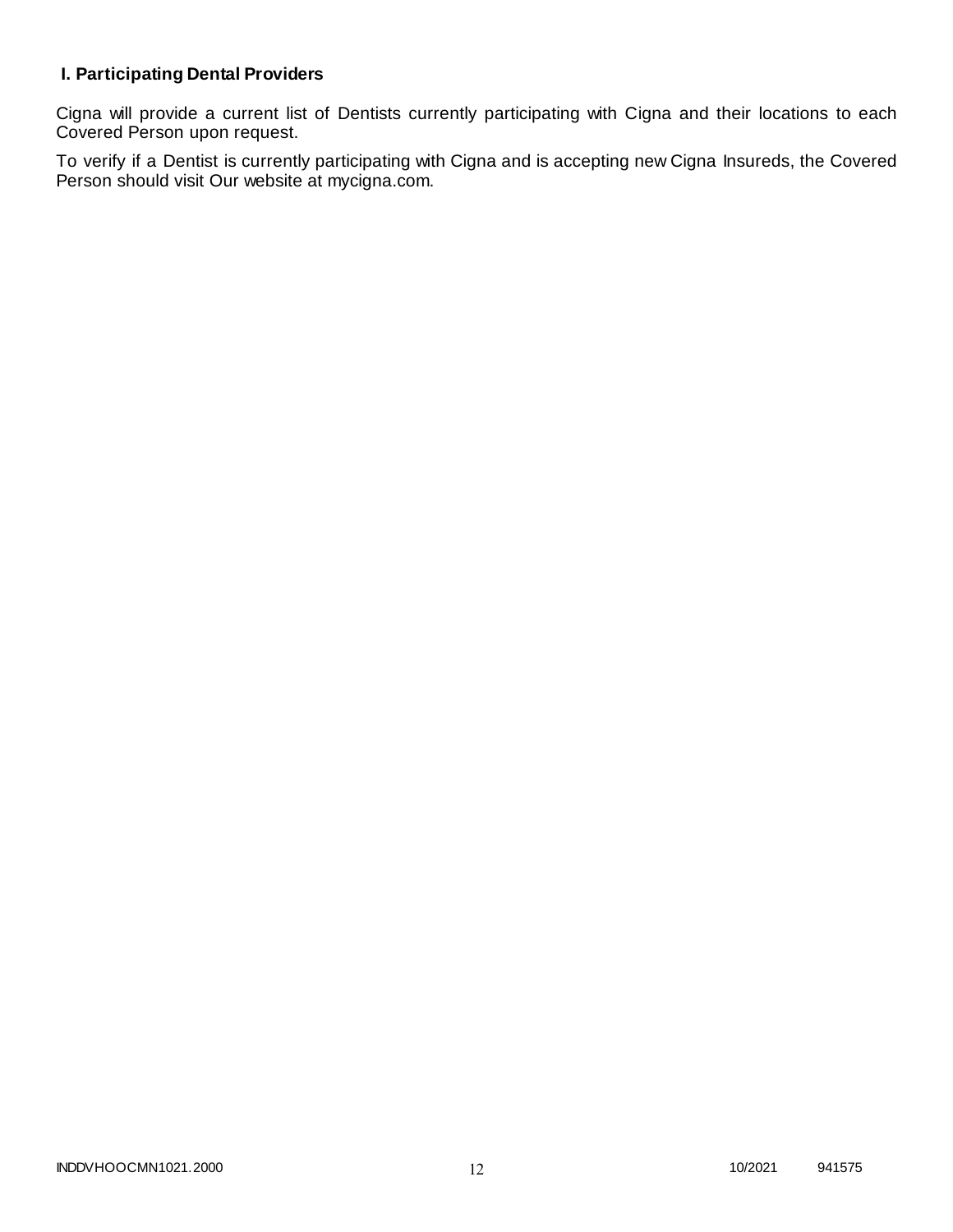### **J. Renewability, Eligibility, and Continuation**

1. The Policy will renew except for the specific events stated in the Policy. Cigna may change the premiums of the Policy with 60 days written notice to the Insured. However, Cigna will not refuse to renew or change the premium schedule for the Policy on an individual basis, but only for all Insureds in the same class and covered under the same Policy as You.

2. The individual plan is designed for residents of Minnesota who are not enrolled under or covered by any other group or individual health coverage. You must notify Cigna of all changes that may affect any Covered Person's eligibility under the Policy.

3. You or Your Dependent(s) will become ineligible for coverage:

- When premiums are not paid according to the due dates and grace periods described in the premium section.
- With respect to Your Spouse, Domestic Partner, or partner to a Civil Union: when the Spouse is no longer married to the Insured or when the union is dissolved.
- With respect to You and Your Family Member(s): when You no longer meet the requirements listed in the Conditions of Eligibility section.
- The date the Policy terminates.
- When the Insured no longer lives in the Service Area.

4. If a Covered Person's eligibility under this Plan would terminate due to the Insured's death, divorce or if other Dependents would become ineligible due to age or no longer qualify as dependents for coverage under this Plan; except for the Insured's failure to pay premium, the Covered Person's insurance will be continued if the Covered Person exercising the continuation right notifies Cigna and pays the appropriate monthly premium within 60 days following the date this Policy would otherwise terminate. Any waiting periods in the new Plan will be considered as being met to the extent coverage was in force under this Plan.